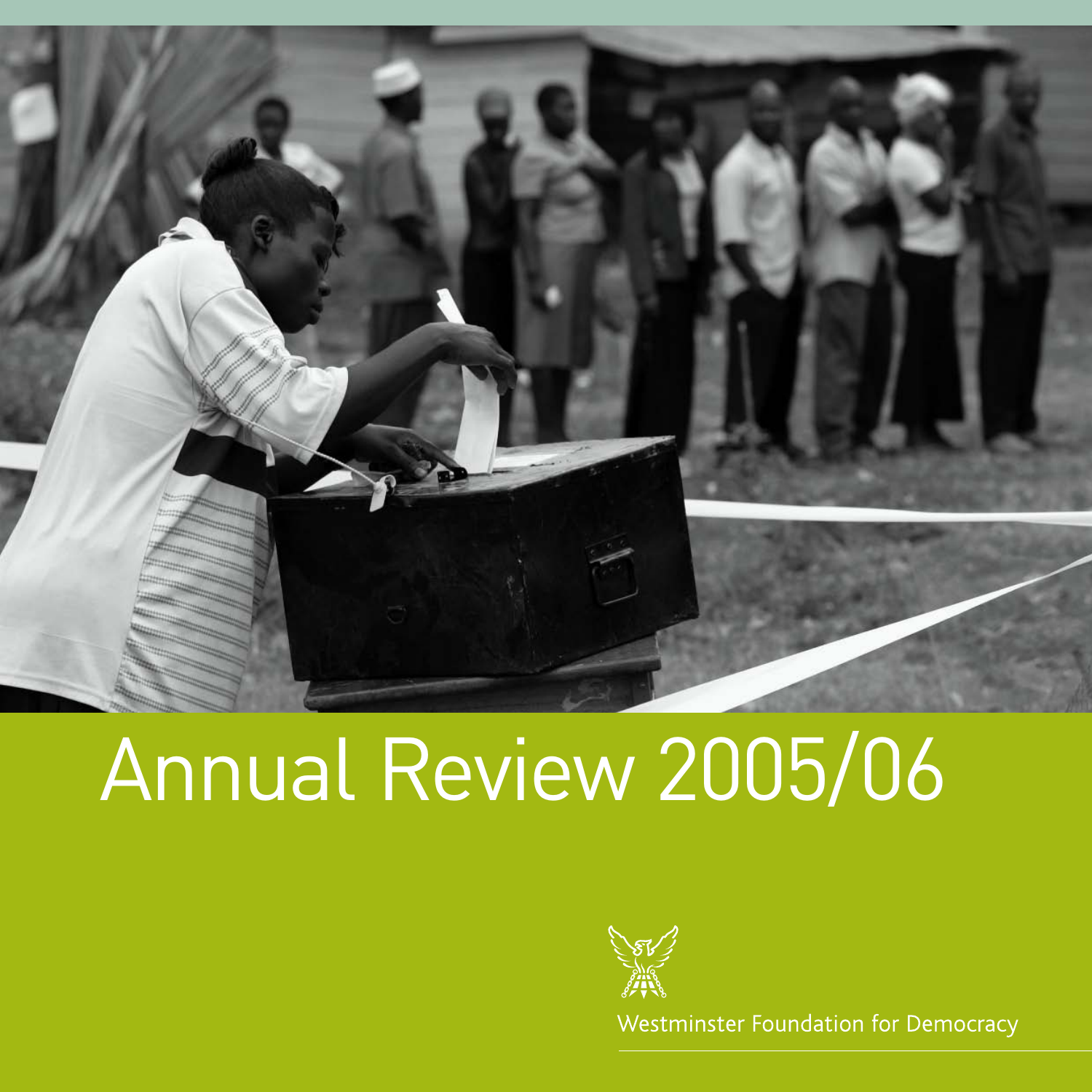# Westminster Foundation for Democracy working for sustainable political change

The Westminster Foundation for Democracy believes that when democracy flourishes, society is stronger and individuals have more opportunities to achieve their potential. We work with partners around the world, supporting their initiatives to establish and develop democratic institutions and practice.

WFD works mainly in Africa, eastern and south-eastern Europe. We are also developing a programme in the Middle East.

WFD, set up by the Foreign and Commonwealth Office in 1992, is a non-departmental public body, accountable to the UK government for the public money it spends. It receives an annual grant-in-aid from the government – £4.1 million in 2005/06 – and raises additional funding to support its programmes.

WFD is governed by a Board of Governors appointed by the Foreign Secretary. Eight governors are nominated by the UK political parties and six are chosen for their expertise in one of our sectors of work.



*WFD is a unique partnership between the British government and the Westminster political parties. It has developed a distinctive approach of building and sustaining partnerships with*

*people and organisations committed to democracy: political parties, parliaments and civil society groups, and its influence continues to spread to many countries. Its core task is to offer an effective means of providing international support for political change and its worldwide reputation is deservedly high.* 

*I am delighted that the Westminster Foundation for Democracy has emerged so strongly from its recent review by the Foreign and Commonwealth Office, and I wish it all success as it goes from strength to strength.*

Rt Hon Michael Martin MP Speaker of the House of Commons Patron, Westminster Foundation for Democracy

Westminster Foundation for Democracy 8th Floor, Artillery House 11/19 Artillery Row London SW1P 1RT

Tel: +44 (0)20 7799 1311 Fax:+44 (0)20 7799 1312 Email: wfd@wfd.org Web: www.wfd.org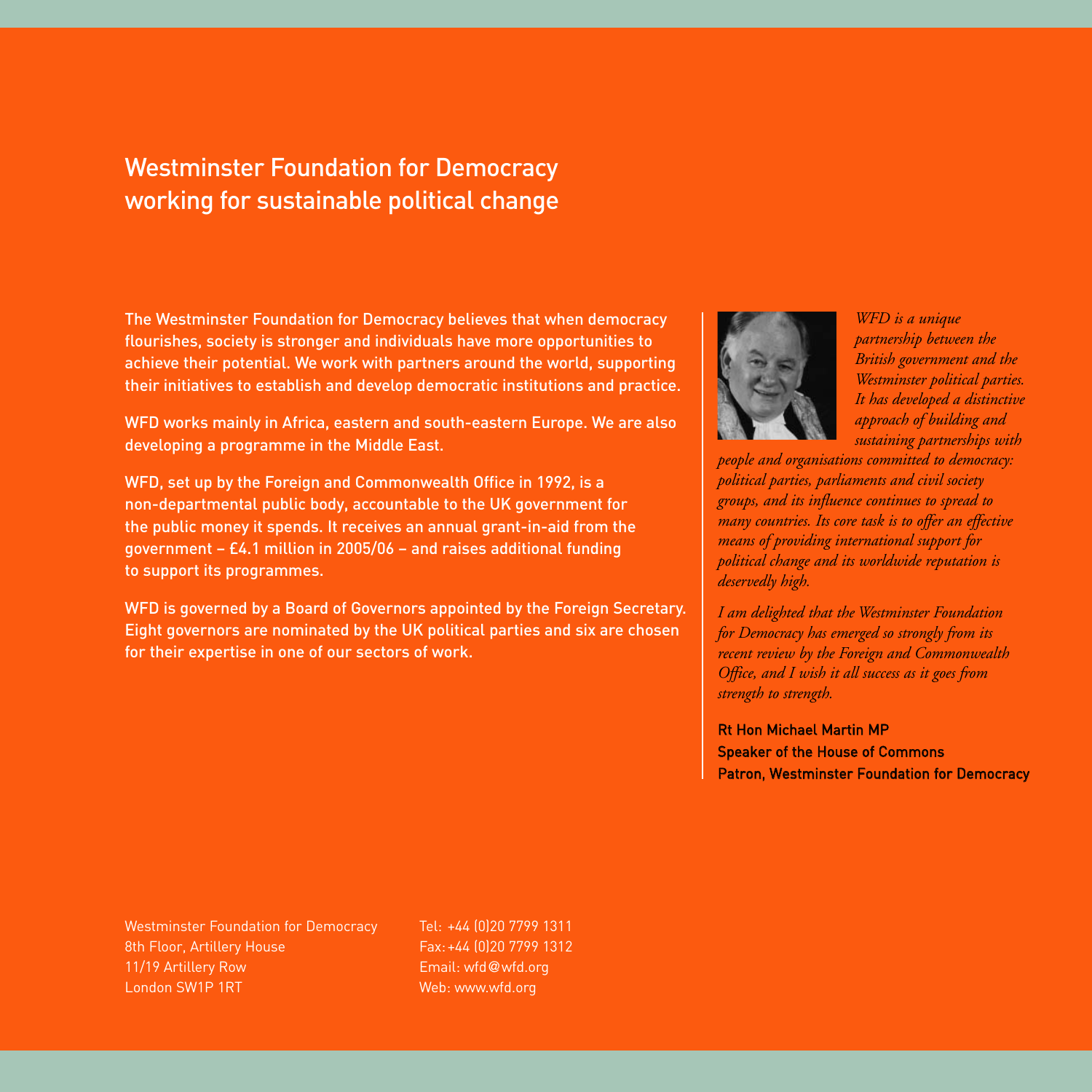# Foreword

# **Contents**

| Foreword                       | 1              |
|--------------------------------|----------------|
| Chief Executive's introduction | $\overline{c}$ |
| Europe programme               | 4              |
| Africa programme               | 6              |
| Middle East programme          | 8              |
| The Labour Party and WFD       | 10             |
| The Conservative Party and WFD | 12             |
| The Liberal Democrats and WFD  | 14             |
| The Smaller Parties and WFD    | 15             |
| Project spending in 2005/06    | 16             |
| Accounts for 2005/06           | 17             |



I became Chairman just as WFD was emerging from a lengthy review of its work by the Foreign and Commonwealth Office. Formally concluded in March 2006, the review has enabled WFD to re-examine and clarify its role. The Foundation is a unique partnership between the British government and all the Westminster political parties, and is able to do some things the government cannot do itself in promoting democracy internationally.

Political party development is an essential element in the process of democratisation. Without parties citizens cannot claim the most fundamental tenets of democracy – the ability to elect and change their government, or to hold their governments to account after an election. But parties are not all it takes to make a democracy. Other strong institutions – effective parliaments, a free media, an independent judiciary, and strong trade unions are essential too.

This has been a challenging year for those in the business of promoting democracy. We have seen significant moves forward such as the re-introduction of multi-party elections in Uganda. But WFD has also witnessed first-hand the courage of activists organising to maintain some vestige of political freedom in Belarus; the challenge of tackling endemic corruption in Kenya; the realities of maintaining the momentum of democracy in Ukraine after the elections of 2004; and the challenge of achieving greater political pluralism in Egypt.

The FCO remains the Foundation's largest source of funding. The review helped us to identify our key strengths – the things which we do as well or better than other political foundations. We will be seeking energetically to exploit these natural advantages over the next few years to build a bigger programme, with a wider range of partners and new sources of funding.

WFD is fortunate in having an experienced and dedicated team of staff within the parties and in our central office who bring extraordinary skills and knowledge to their work. The contributions, commitment and experience of the Governors add inestimably to our ability to achieve change in often difficult circumstances. As a newcomer I am grateful to them all for their welcome, encouragement and support.

#### **Hugh Bayley MP, Chairman of the Board of Governors**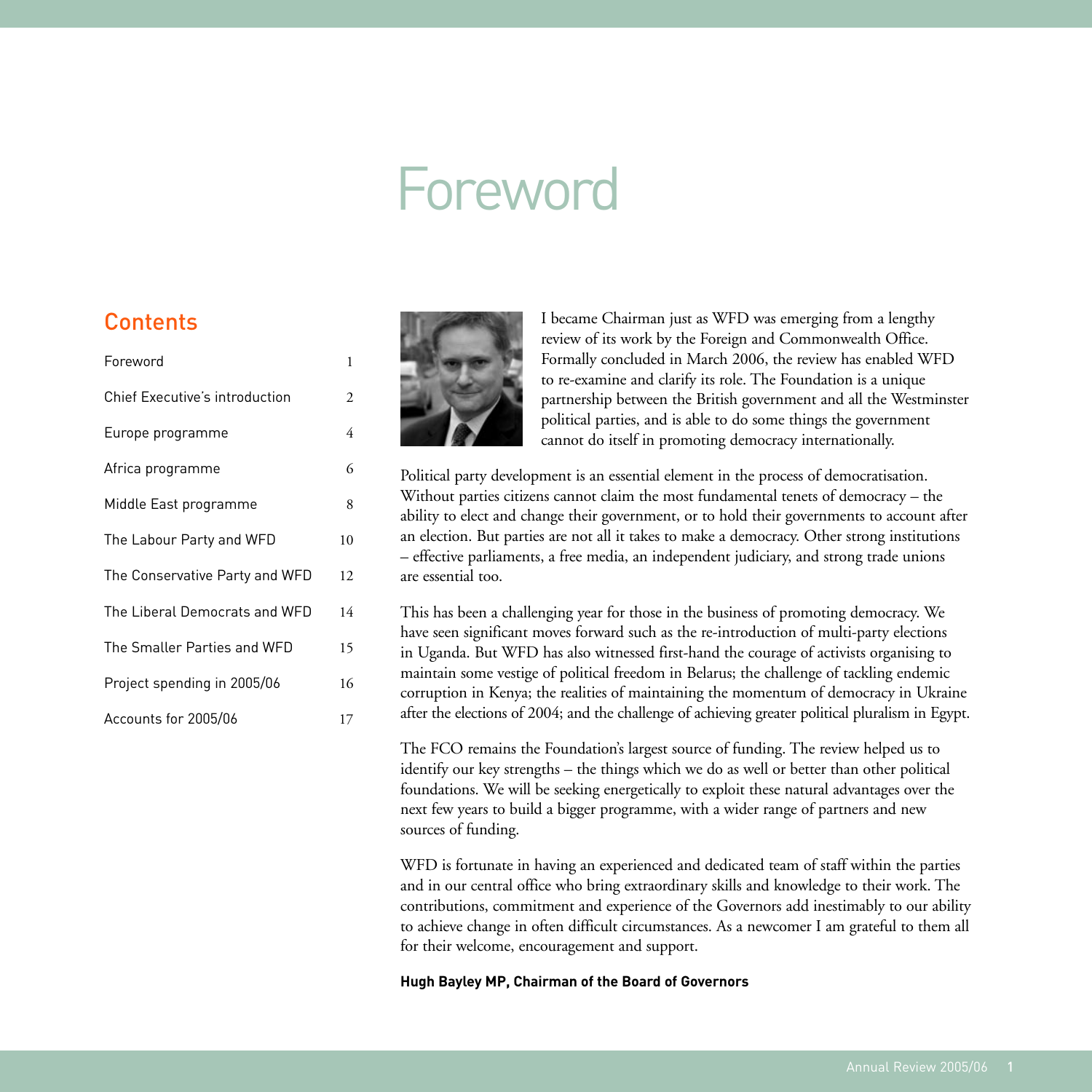# Introduction



WFD is changing. Founded in the aftermath of the collapse of the Soviet Union, it built its early reputation on spotting and supporting agents of democratic change – individual leaders and effective organisations – in central and eastern Europe; and on championing

democracy across sub-Saharan Africa. It achieved real successes in the Balkans and in post-conflict Sierra Leone. WFD gained a reputation for being a flexible and imaginative funder, ready to respond rapidly to new initiatives arising out of specific political situations.

# Changing political landscape

Now the political landscape has changed and WFD faces new challenges. As far afield as Ukraine and Egypt, among others, civil society movements have been a vital element in mobilising popular pressure to challenge authoritarian regimes. But new influences also emerge: governments in Russia, Belarus, parts of the Middle East and elsewhere introduce new roadblocks to reform, limiting the movement of domestic and international actors alike. New agents for change, notably those with their roots in religious fundamentalism, emerge with agendas for reform which often sit uncomfortably with those of liberal, secular actors. Champions of anti-corruption, for example, may be found among Islamist parties in the Arab world, just as they are among established international movements led from the West.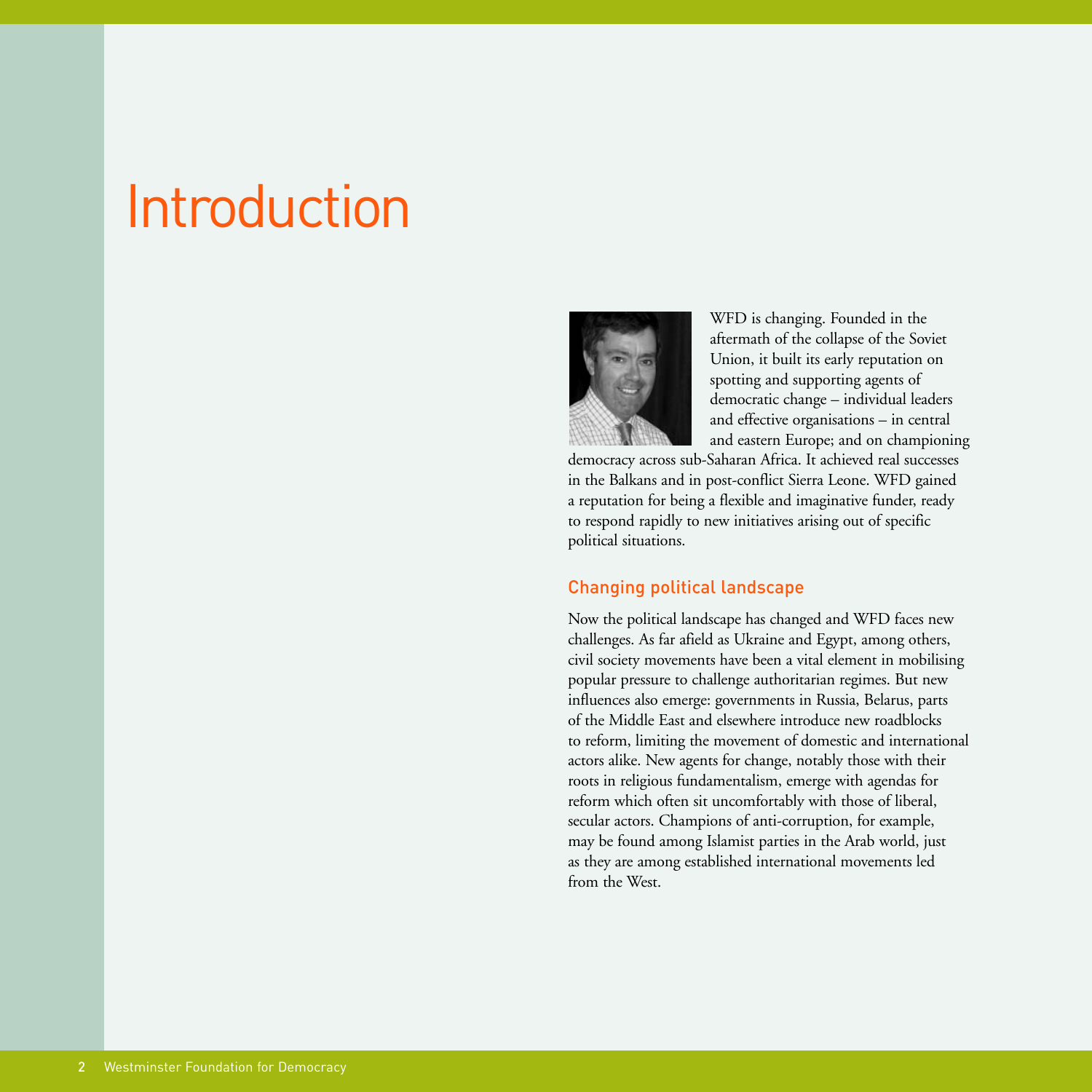#### Democratic reform from within

How do international players such as WFD respond to such trends? Our answer lies in the values and approaches we have taken since the Foundation was established. We know, first, that democratic reform has to come from within. The most any international effort can, or should, aspire to achieve is to help and encourage local activists and instruments of change. We also like to work outside capital cities wherever we can since we know that change has to come from the grassroots. Our work in each of our programme countries in Europe, Africa and the Middle East illustrates our approach of working alongside local actors in developing and implementing their own agendas to contribute to reform. WFD has played an important role, for example, in supporting Sierra Leonean political parties in preparation for the 2007 multi-party elections, drawing on the experience of the UK political parties.

#### Enabling dialogue

Second, we believe in enabling dialogue between activists across the political spectrum. In Cairo in March 2006, for example, we brought together for two days of consultation representatives of the Egyptian government, leaders of secular opposition parties, civil society activists, academics, leaders of the free media and parliamentarians affiliated to the Muslim Brotherhood. The result was real dialogue between divergent and opposing opinions focused on strengthening the role of Egypt's parliament, something which rarely takes place without the role of catalyst that we were able to provide. In Ukraine, WFD commissioned a baseline survey to gauge the level of citizens' trust in institutions.

The results, released shortly after the parliamentary and municipal elections in 2006, showed a crisis of confidence in local government. We brought together stakeholders, from NGO representatives to local councillors, in five regional roundtables to discuss what this meant for them.

#### UK expertise

Third, we are uniquely placed to source UK expertise in supporting democratic change overseas. Whether this is from the Westminster political parties or from specialist assistance across the spectrum of UK political and civic life, we can amplify our own small resources many times over by working with UK partners in offering assistance to our partners overseas. In Serbia, for example, the vast experience of the Standards Board for England has proved an invaluable resource for the centrepiece of our programme which seeks to improve ethical standards in local government.

The common ground between all these approaches is that we help to create the political environment that we who live in established democracies take for granted. It is the absence of such everyday opportunities for ordinary people to participate in free debate, to pursue the cause of their choice, to cast their vote knowing that it will be part of a free and fair process to choose their next government which is so often the defining difference between a democracy and a dictatorship.

I hope you will enjoy reading the examples of how we went about this unique and challenging role in the course of the last year.

#### **David French, Chief Executive**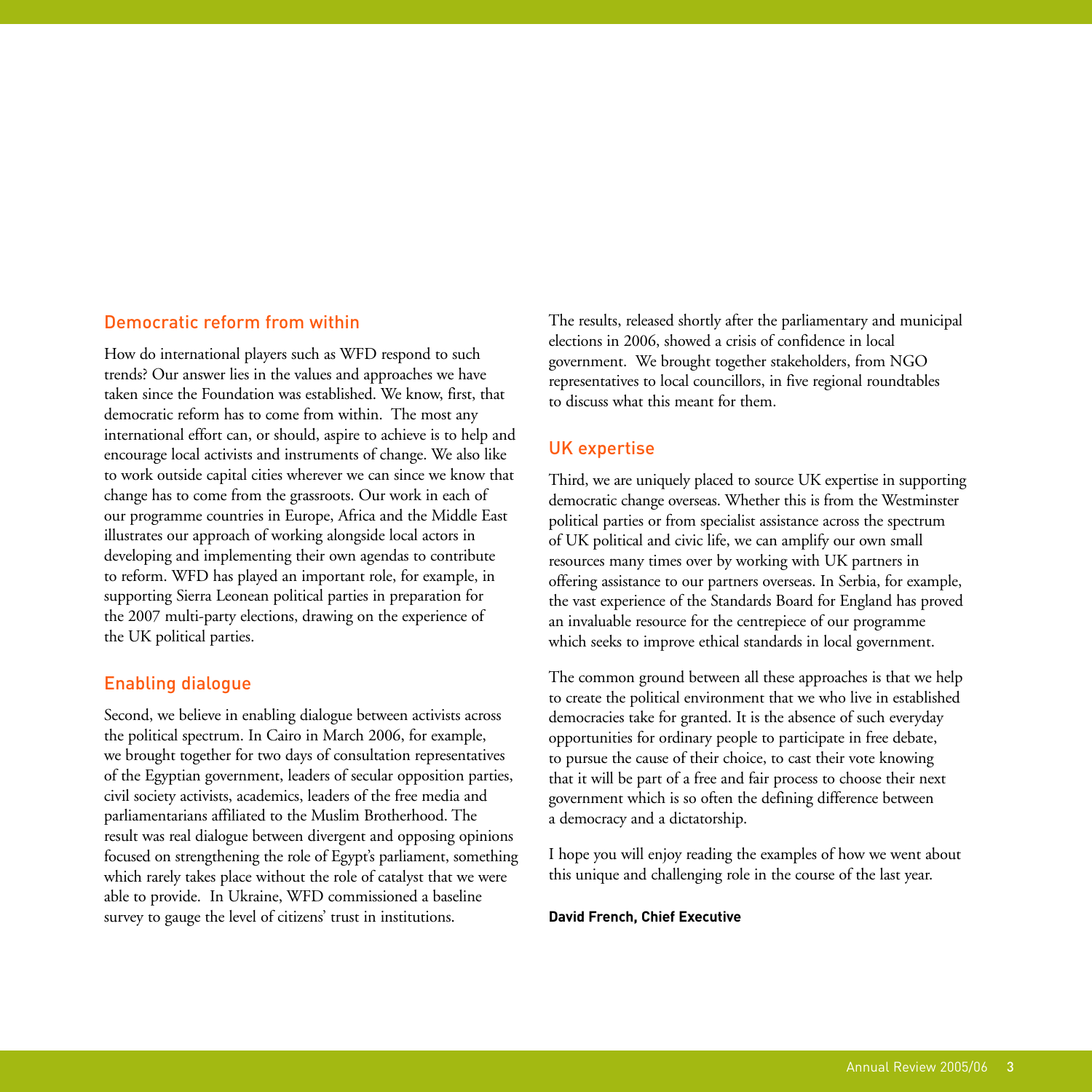#### Europe programme staff

Carla Welch, Head of Programmes Alex Romaniuc, Programme Manager

WFD continues to support a wide range of projects in Serbia, Belarus and Ukraine to address the challenges of democratic development. Work has focused on increasing public interest and engagement in the political process, and strengthening standards of behaviour in public bodies.

#### **Serbia**

Increasing citizens' confidence in political processes and institutions is at the core of WFD's strategy for Serbia. At the centre of the programme is the implementation of a code of conduct to promote high professional standards among elected officials at a municipal level.

#### Code of Conduct for councillors and officials

The code, launched in 2004, aims to improve ethical standards in local government and to increase transparency and accountability. It has since been accepted by most municipalities in Serbia; the challenge now is to ensure it is implemented properly and that it is understood by the public. Monitoring boards are being set up in ten municipalities, and members are being trained and provided with material to help them monitor the implementation of the code. In addition, public information campaigns are taking place to explain the function of the code and to highlight the importance of the monitoring boards as a legitimate mechanism for citizen oversight. The project continues to draw upon expertise from the Standards Board for England.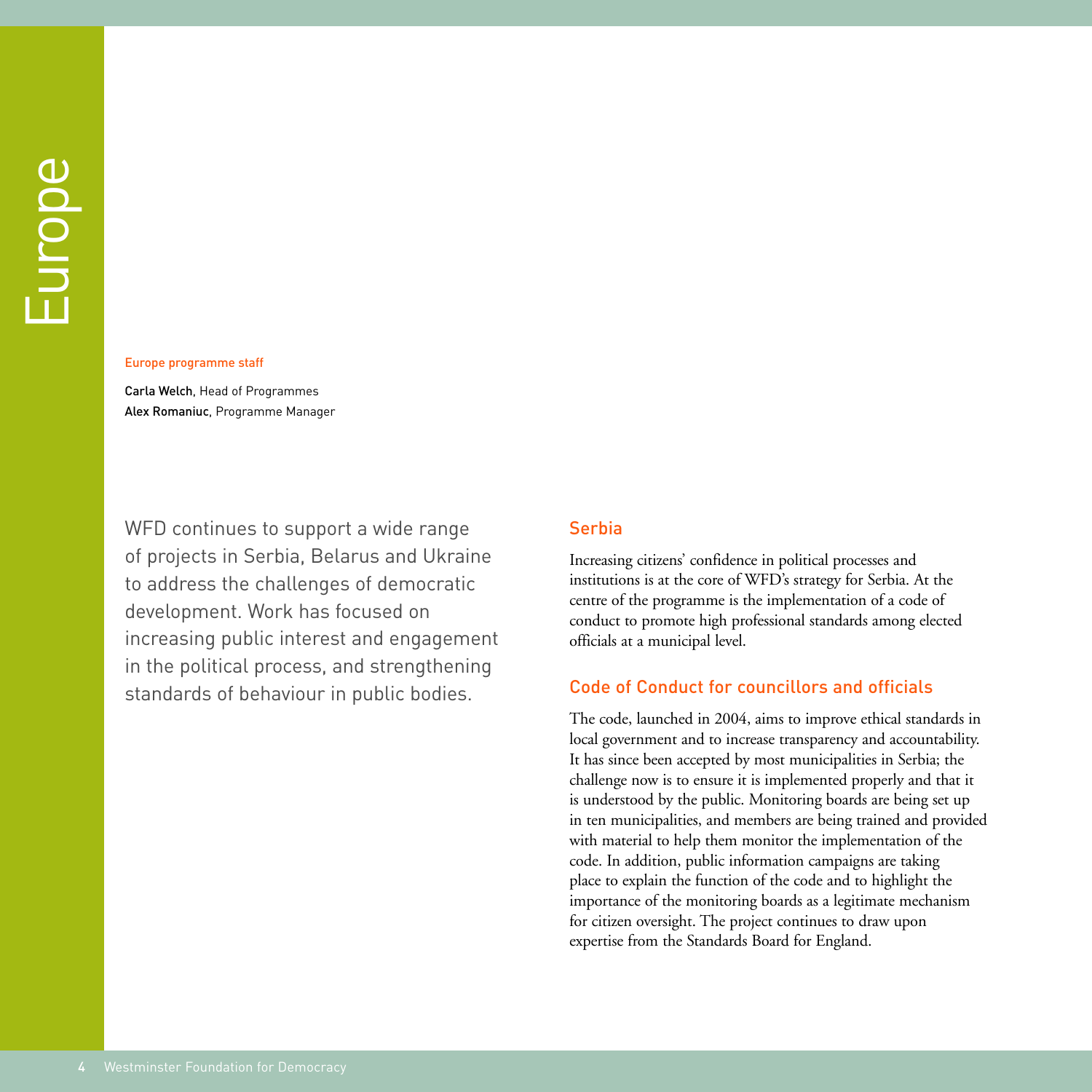

#### Belarus

The emergence of youth-led protests during the 2006 presidential election campaign was refreshing evidence of the capabilities of civil society. Yet in Belarus, many people fear that participation in civic activity will result in loss of employment or physical repression. The prevailing feeling is that change isn't possible or desirable and that there is no alternative to the status quo. WFD's work in Belarus is focused on tackling this disengagement by developing civic activism at a grassroots level.

# Promoting grassroots activism

WFD is supporting skilled civic and political leaders who are active in the regions, helping them to realise their full leadership potential, enlarge their teams and engage citizens in issues of local concern. Despite a difficult political environment, leaders and their teams have met inside and outside Belarus to share experience and expertise, and have cooperated closely on their activities. Regional development programmes have helped leaders build ties with their communities. A small grants programme has encouraged community initiatives and outreach strategies.

# Ukraine

The public mobilisation seen during the Orange Revolution captured the imagination of both the citizens of Ukraine and the world at large. Though Ukraine was put back on the democratic path, significant challenges still lie ahead in consolidating its democracy, particularly at the local level. WFD is supporting projects aimed at increasing citizens' involvement in local decision-making.

# Increasing civic engagement at the local level

WFD decided to operate in five regions of Ukraine in order to enhance the impact of its programme. Work involves increasing dialogue between local councillors and citizens, initiating public meetings on issues of local importance and increasing the capacity of NGOs to monitor the performance of local government. A noticeable openness has been detected in these five regions. Councillors are now more willing to work with NGOs and support civic initiatives; NGOs are gaining the skills to engage with local government and business; and both citizens and local government are beginning to understand the benefits of cooperation.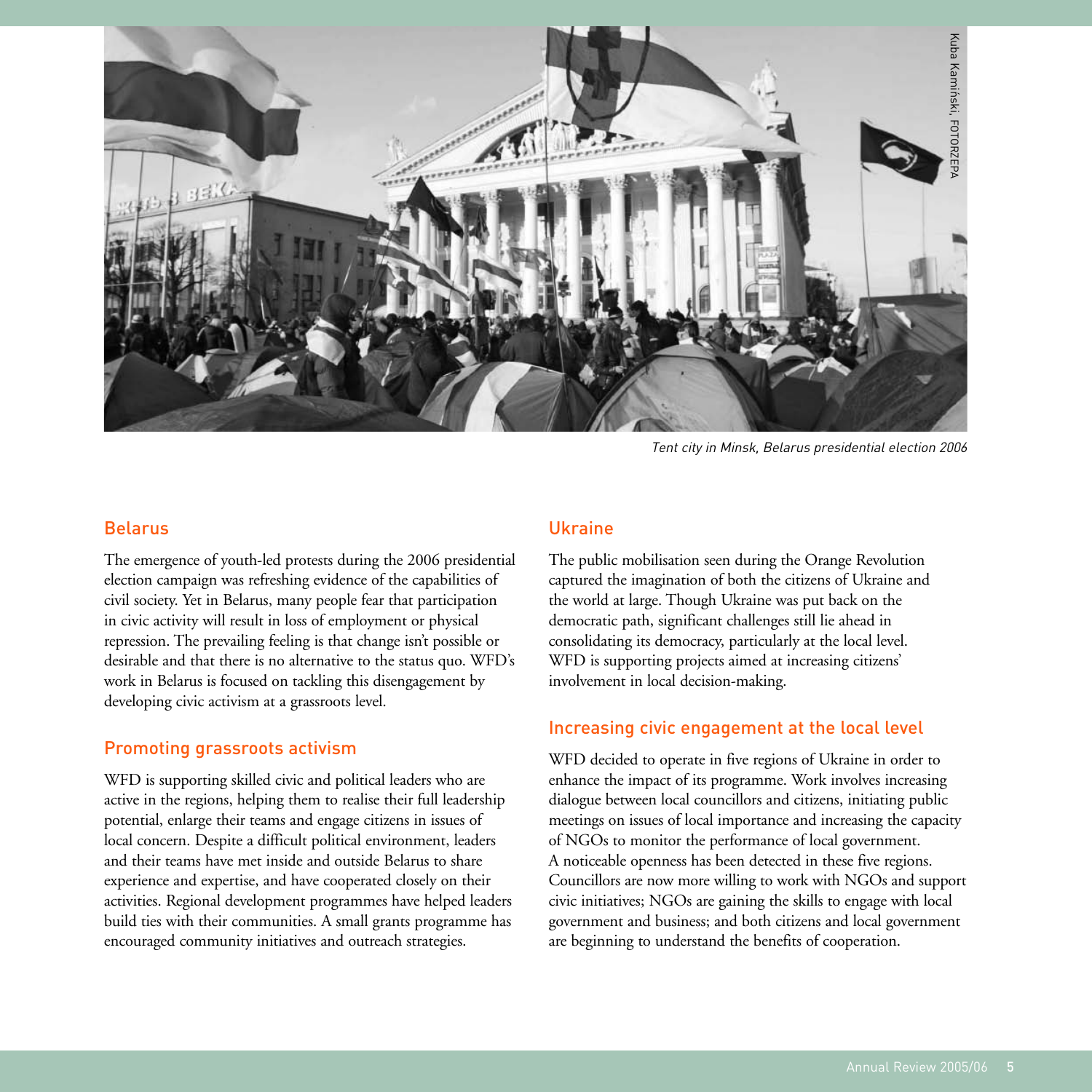

Tanzanian women disseminate information through the media

WFD's programmes in Africa aim to strengthen civic and political engagement in the democratic process and encourage the consolidation of democracy. In key programme countries, Uganda, Kenya and Sierra Leone, much of WFD's work over the past year has been focused on empowering women and other groups who have been traditionally marginalised from the political arena.

#### Uganda

Uganda has sought to deepen democracy through decentralised local government, in acknowledgement that local government institutions are essential to long-term democratic governance and accountability. WFD and its partners recognise the role local government plays in achieving poverty eradication and the Millennium Development Goals. Projects are therefore directed towards promoting grassroots leadership in local government.

# Promoting women's voices through local government

One of WFD's initiatives, in partnership with the Forum for Women in Democracy (FOWODE), was established to increase the level and participation of women in local politics. Under a three-year programme, female councillors are being provided with the lobbying and advocacy skills necessary to participate during meetings and campaign on issues of concern. For example, in Puti Puti sub-county, the councillors used the skills gained to campaign successfully for female representation on the land committee. "Before FOWODE began this training, I could not speak during the council meetings, I would only listen to others speak and then go home," said one of the female councillors. "Now, I can also contribute." The project also facilitated the formation of a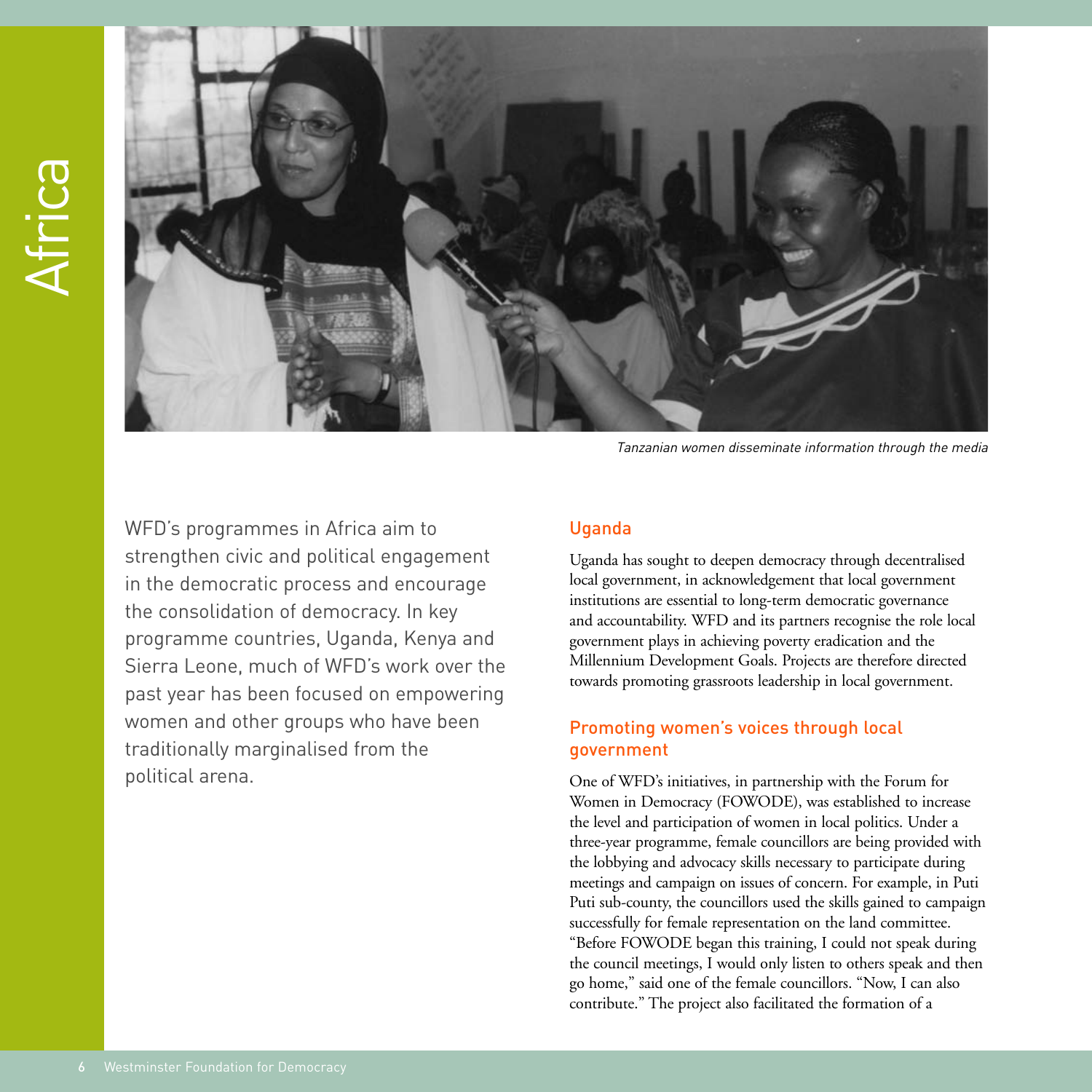#### Africa/Rest of World programme staff

Marina Narnor, Head of Programmes Zaya Yeebo, Programme Manager Imen Trabelsi, Programme Officer David Thirlby, Programme Officer

women's caucus, which moved successfully a motion in council to transfer a cattle market from the trading centre to the remote area of Kakonyi.

#### Kenya

Despite significant democratic progress in Kenya, large sections of society remain disenfranchised due to political, cultural, geographical and social factors. WFD is working with Kenyan partners to help bridge the gap by promoting engagement between political parties and civil society groups at national, regional and local levels. To this end, WFD has supported civil society organisations in a wide range of activities.

#### Civic education for empowerment

One programme is the Civic and Voters Education Project, initiated by the Kenyan Women's Workers' Organisation (KEWWO). Through this project, KEWWO provided civic education to improve women's understanding of the draft constitution in the period leading to the referendum. The project also assisted rural women's understanding of the Constituency Development Fund (CDF) and the citizens' role in monitoring usage of the fund. The project has been successful in ensuring that people who were traditionally left on the margins of the political

process are being made aware of their political, social and economic rights, thus increasing greater accountability in Kenyan society.

#### Sierra Leone

Despite advances in gender equality, there is still widespread discrimination against women in Sierra Leone. WFD supports initiatives which aim to promote women's political participation in the run-up to the 2007 parliamentary elections.

#### Empowering women to participate in democratic politics

Training workshops are being organised to equip potential women candidates with the advocacy and other skills necessary to compete successfully in the 2007 elections. A detailed guide on how to run a political campaign was published for all women candidates. It includes guidance on fundraising, media relations, how to identify target voters and how to develop a campaign message. A 'training of trainers' workshop took place for 30 trainers from all regions across Sierra Leone. These trainers have subsequently delivered political training to hundreds of women in Freetown and the provinces. "The training programme was incredibly instructive and rich in information," said one participant. "It represented a new stage in my political education."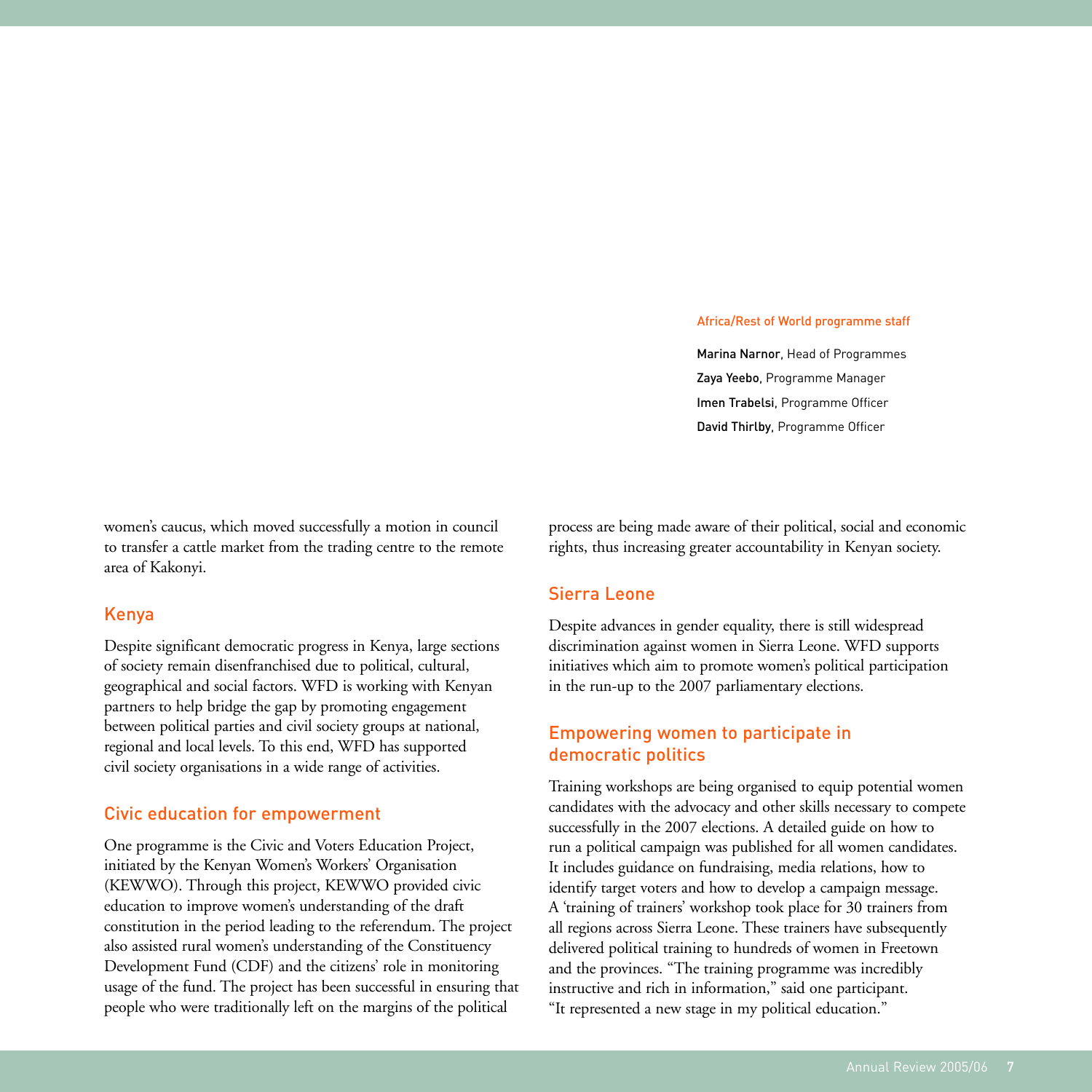#### MENA region programme staff

Dina Melhem, WFD Representative in the MENA region Taqua Imam, Programme Officer

Calls for political reform in the Middle East and North Africa have become more frequent in recent years. WFD's work in the region made visible progress in 2005/06. While its programmes in eastern Europe and Africa evolved from extensive project work and through long-lasting partnerships, the focus on the Middle East was the result of policy decisions based on careful research, analysis and consultation. The rationale for WFD's work is that change in the Middle East will be most effective if driven from within, and that it is more likely to happen through support to reform-minded individuals and organisations.

The strengthening of parliamentary institutions was a priority area highlighted by a range of international and Arab analysts and politicians. Over the last year, some key initiatives have established the basis for the Foundation's country and regional programmes.

#### Adoption of the policy framework

This committed the Foundation to developing programmes in the MENA region. The policy envisages the development of a network of activists and politicians committed to parliamentary reforms. The emphasis was on an inclusive approach, bringing together members of the opposition as well as the governing parties.

#### Research to assess the needs of Arab parliamentarians

Work was commissioned in January 2006 and recommendations highlighted four priority areas in need of development: budgetary oversight, access to information, parliamentary rules and procedures, and parliamentary ethics.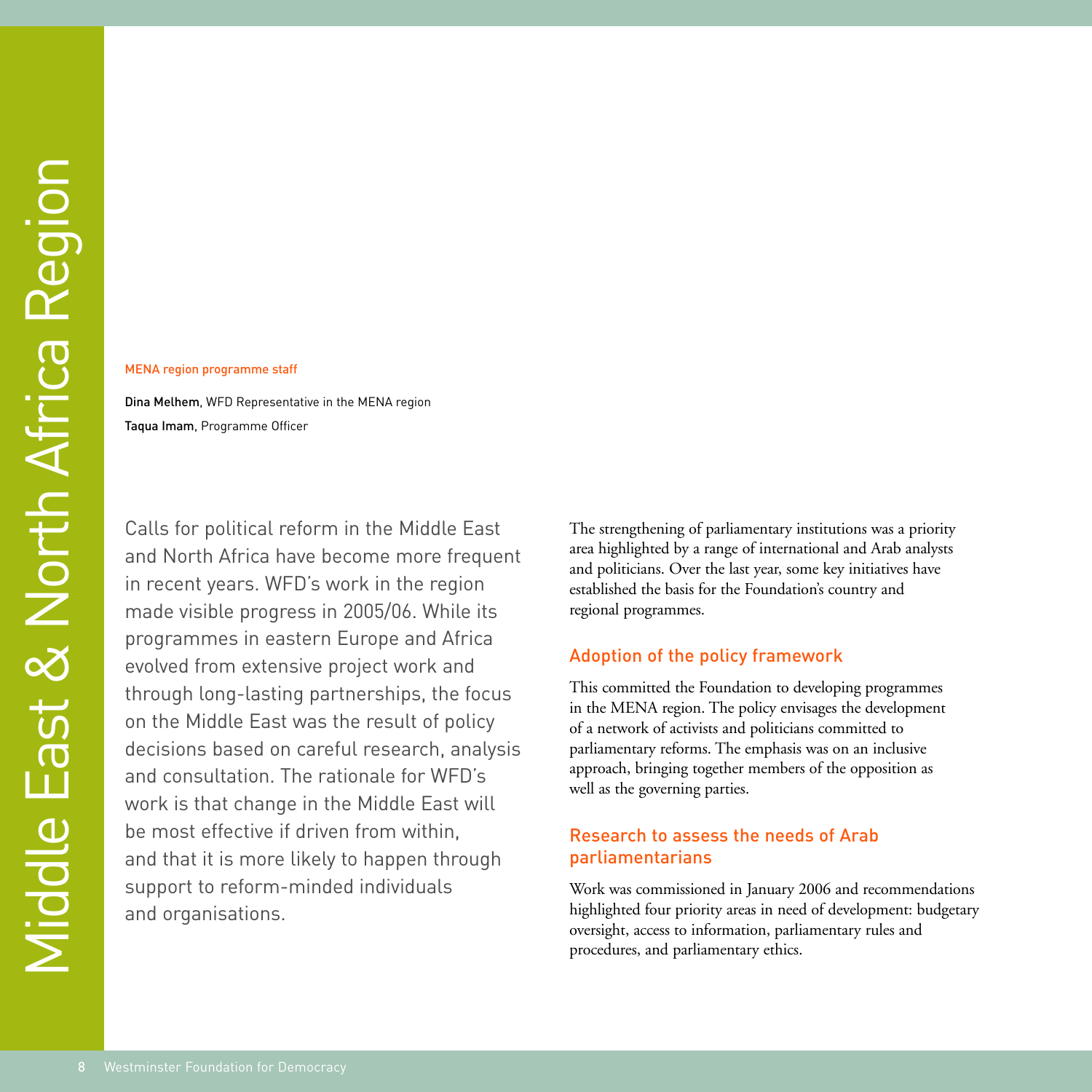

#### Egypt

Egypt was selected for WFD's first country programme in the Middle East in recognition of the development opportunities that exist and of Egypt's influence in the region. A consultation workshop in Cairo in March 2006 brought together leaders and activists from across the whole spectrum of Egyptian political life, including MPs from the government, opposition parties and those associated with the Muslim Brotherhood. It highlighted the need for a broad platform of support for parliamentary strengthening, including research support for MPs and the training of parliamentary reporters. Subsequently, plans were finalised to establish a steering group in Cairo which would enable WFD to develop its parliamentary strengthening programme with direction and advice from a body with wide-ranging local knowledge and experience. The work of the steering group will ensure that this initiative continues to be rooted in the realities of Egyptian parliamentary life. It will also provide a link to WFD's thematic programme in the MENA region.

#### Development of a regional dimension

A regional approach complements country programme initiatives on parliamentary strengthening. WFD has developed relationships with existing parliamentary networks and has initiated discussions with Arab Parliamentarians Against Corruption (ARPAC) with a view to developing joint initiatives, for example in the area of conflicts of interest and the professional standards of MPs.

#### A regional presence in Beirut

A presence in the region is seen as essential for programme delivery and there is now an Arabic-speaking WFD representative in Beirut. This is a new practice for WFD, intended to strengthen programme management, our strategic relationships and to demonstrate WFD's long-term commitment to working with reformers in the region.

#### WFD as neutral facilitator

The process of programme development in the Middle East and North Africa highlights the role of WFD as a neutral facilitator among a politically diverse and competing group of activists and politicians. The Foundation set a precedent with its plans for a steering group in Cairo, and a field presence in Beirut will strengthen WFD's ability to consult Arab representatives. WFD will continue to work closely with local partners to create opportunities and meet new challenges.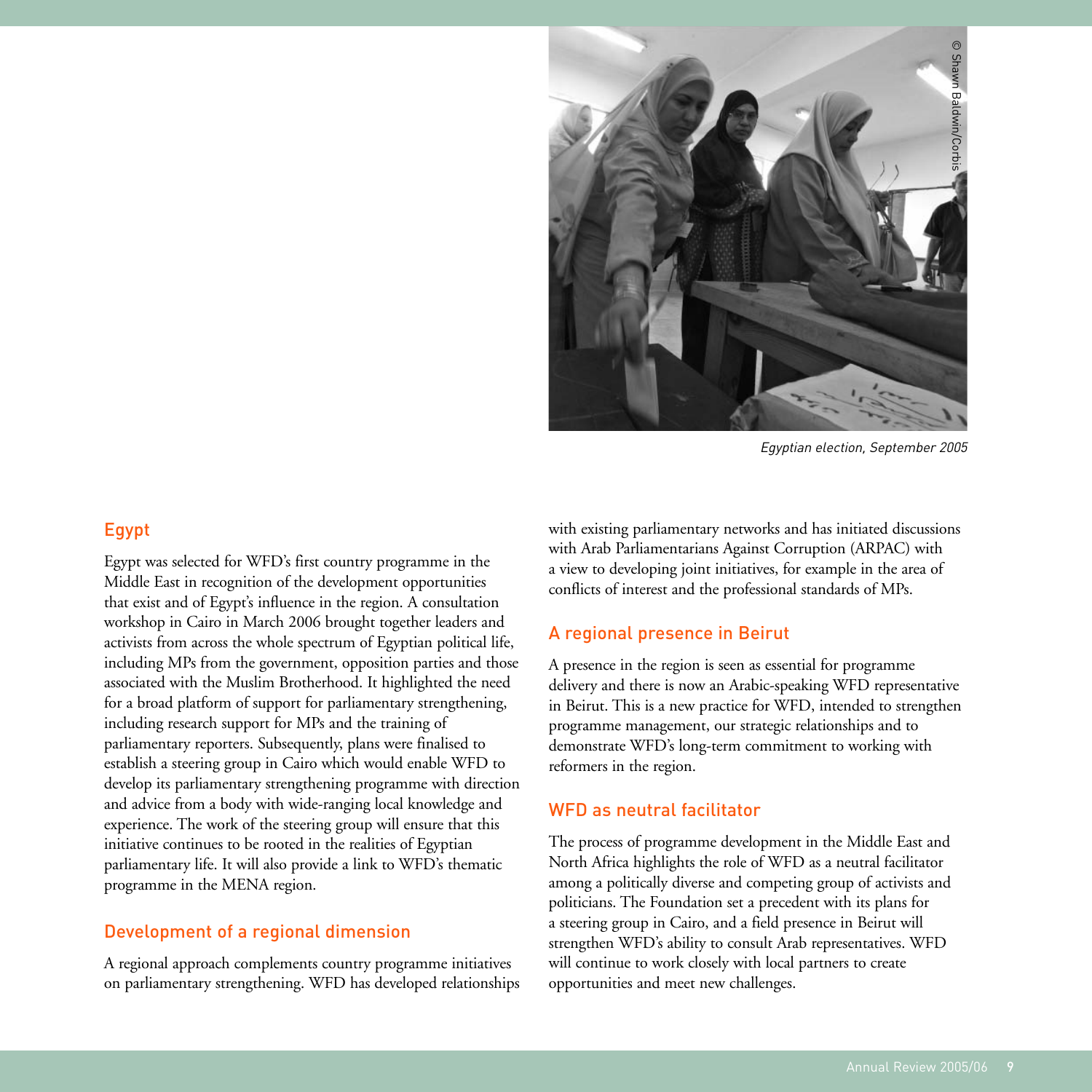

#### Labour Party staff

Nabila Sattar, International Projects Manager Matthew Beevor, International Projects Assistant www.labour.org.uk/internationalwfd



Labour Party visits a school in Uganda, October 2005

Equality of opportunity is a fundamental principle of the Labour Party and one we seek to promote in our international work. This goes hand in hand with our commitment to good governance and democracy-building. As part of this, much of our work focuses on promoting women at all levels in the political sphere. The nature of this work ranges from increasing awareness of women's issues to organising political training workshops.

#### Women Can Do It!

We ran a series of workshops over twelve months in Russia and the Balkans. The workshops encouraged women to become involved in the political process and to seek public office. Similarly, in order to address the shortage of women leaders, a workshop was organised in Uganda to encourage women to become involved in local leadership.

#### Discrimination

The Labour Party supported its partners in Slovenia with a workshop on gender discrimination. Participants included representatives from Albania, Bulgaria, Bosnia and Herzegovina, Croatia, Macedonia and Serbia and Montenegro. The workshop raised awareness of gender discrimination and discussed how it could be tackled.

#### Trafficking of women

A workshop was organised on raising awareness of the trafficking of women, particularly young women in the Balkans.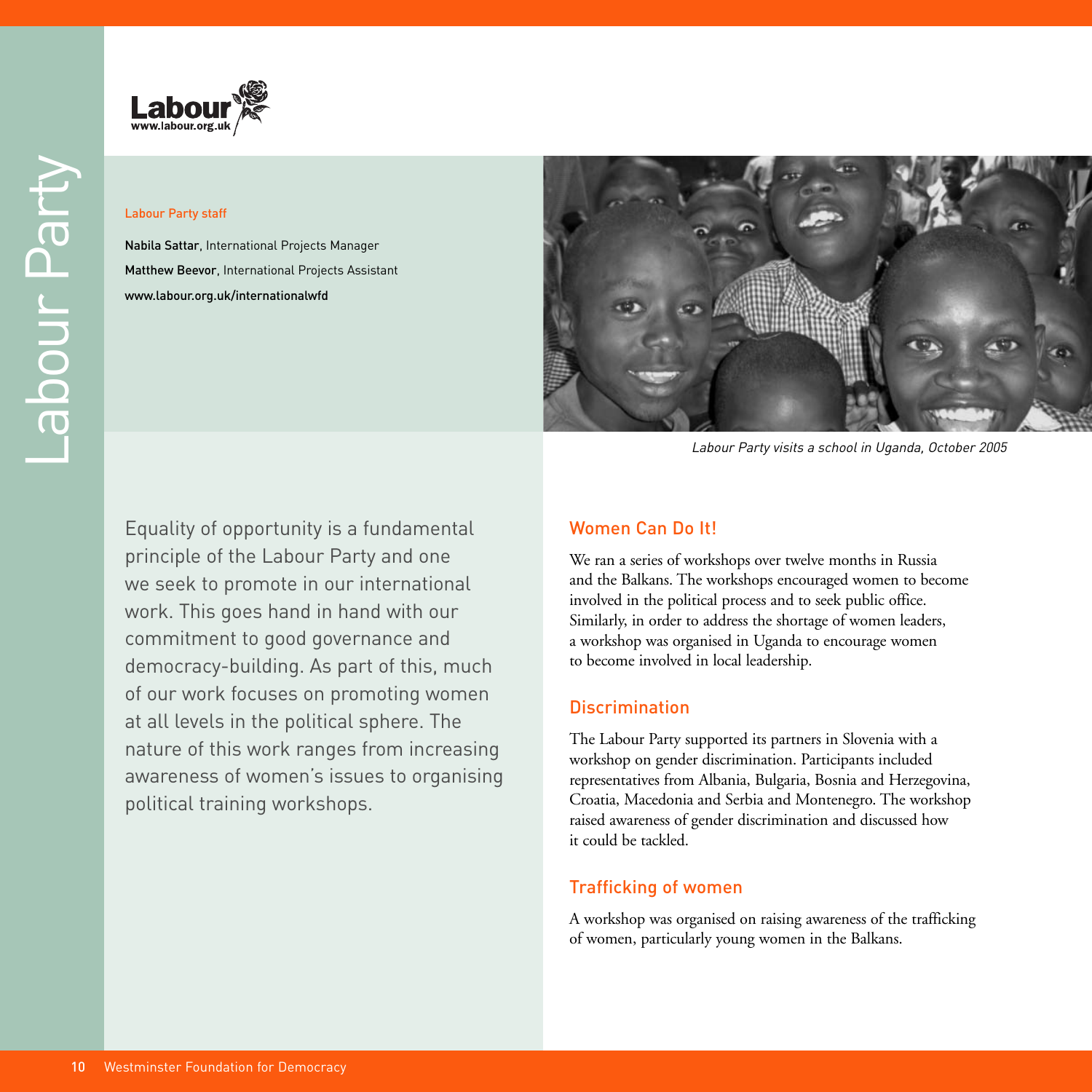*"In its fifteenth year, the Westminster Foundation for Democracy celebrates its achievements as it refreshes to face the new challenges of our age. The values and ambitions which underpin its work in building democracies around the world are the same progressive values which are at the very core of our party. The Foundation's work performs a vital role in enhancing good governance, justice, global stability and prosperity."*

Rt Hon Tony Blair MP, Prime Minister and Leader of the Labour Party

#### HIV/AIDS

The Labour Party ran a project in Tanzania for women from across the region to raise awareness of HIV/AIDS, how to stop its increase and how to end discrimination against women who are infected.

#### Women as peacebuilders

Working with the International Union of Socialist Youth, workshops were organised to strengthen the involvement of women in conflict resolution and confidence-building. They focused on peacebuilding at the grassroots, encouraging political engagement, and security for women. The workshops were organised in cooperation with the Social and Democratic Labour Party of Northern Ireland.

#### Wider activities

In other fields, the Labour Party has also worked with sister parties on election campaign exchanges, party capacity-building, policy development and on encouraging young people to become engaged in the political process. Projects were organised in Asia, Africa, the Caribbean, the Caucasus, Europe and the Middle East.

The UK general election in 2005 provided an opportunity to invite representatives from parties in Africa, the Balkans and the Caribbean to observe the last week of the campaign. A programme was organised to provide the group with an overview of the Labour Party's campaign. After a briefing in London, the group spent the rest of the visit observing the campaign at a regional level.

Occasionally, we also work with the other Westminster political parties. An example of this was in Sierra Leone where, together, the Westminster parties offered three local political parties training on campaigning, communications and engaging with the electorate.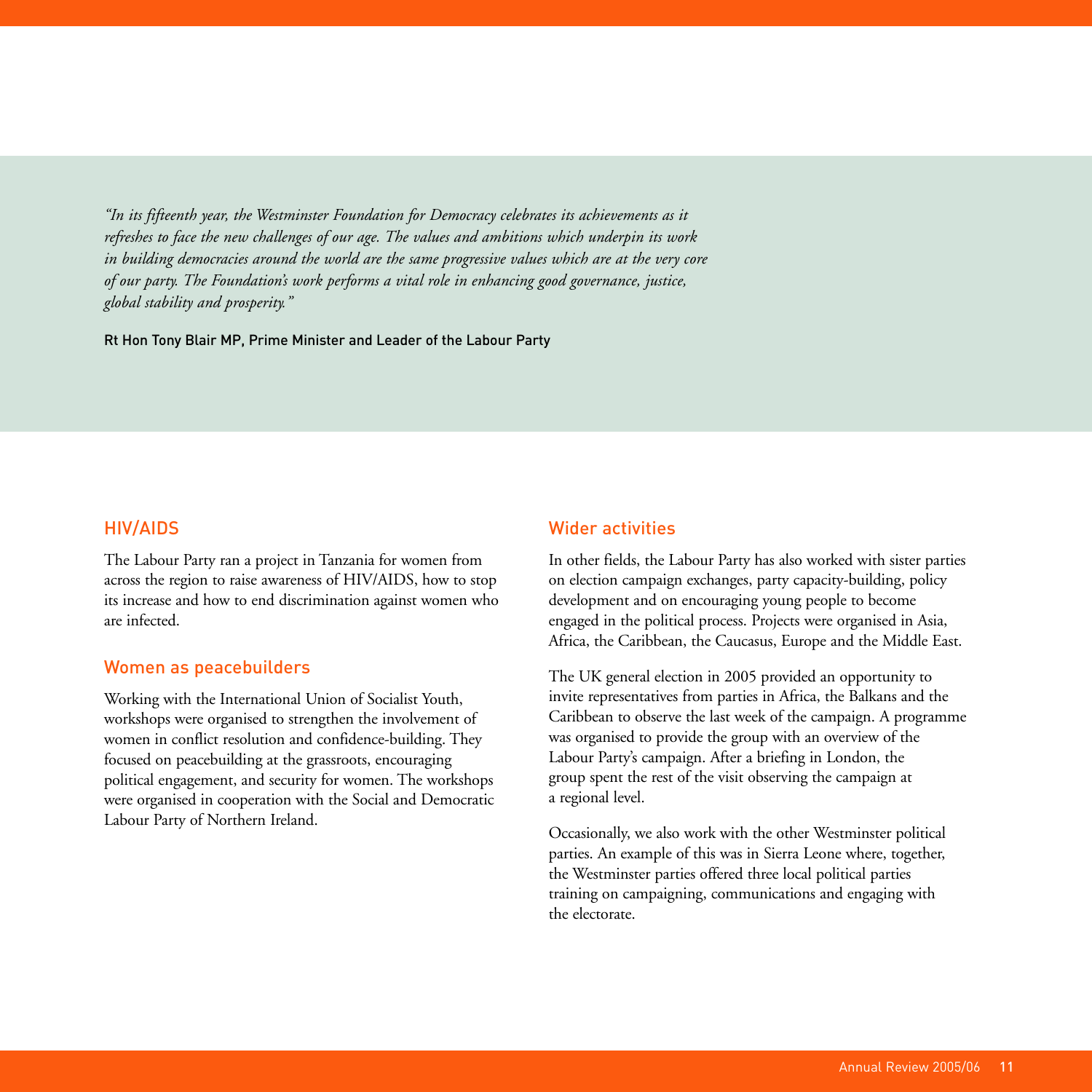

#### Conservative Party staff

Philippa Broom, Director, International Office and WFD Programme

James Marriott, Project Coordinator, International Office and WFD Programme

www.conservativesinternational.com

The Conservative Party's WFD programme enables us to play a key role in the strengthening of those values and institutions at the heart of the Conservative tradition – including democracy, the rule of law, and individual liberty – in new and newly-emerging democracies. We take responsibility for working with conservative parties on the centre-right of the political spectrum, adapting our activities to reflect the specific needs of individual parties.

The main geographic focus of our activities over the last year was in central and eastern Europe and Anglophone Africa, but we also worked in South America, the Caribbean and Central Asia.

Our bilateral work has been strongly complemented by the continuing development of regional and global centre-right political networks, bringing parties together to share expertise and experiences in campaigning, party organisation and policy development.

We structure our work into four main themes: party organisation/structural development – including the role of elected party representatives, campaigning and communications (internal & external), policy development and the development of regional and global centre-right networks.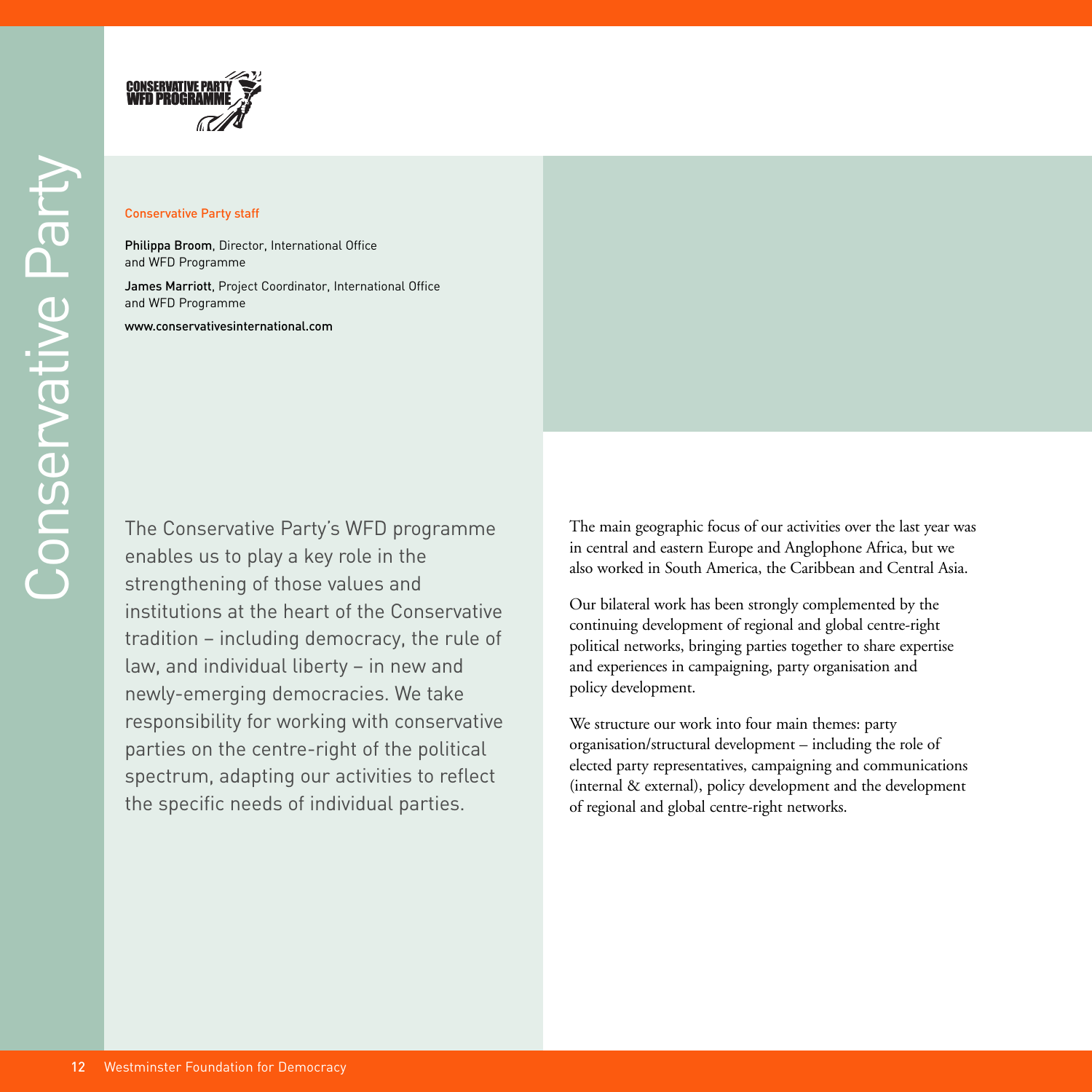

Participants at programme consultation workshop in Ukraine

#### Africa

We have focused on structural development and the campaigning and communication capacity of our sister parties. Projects included working in Mozambique with Renamo to strengthen their parliamentary group and to support the role of the official opposition. Conservative Party MPs advised on the development of the parliamentary group in a series of visits, working with the party leadership and parliamentary caucus.

In the run up to the Tanzanian elections in December 2005, we conducted an extensive party development and election preparation programme with the CHADEMA party. This supported the development of a clear strategic election campaign plan and strengthened both the internal and external party communication capacity.

Uganda held its first multi-party elections for over 20 years in February 2006. The opposition parties faced major logistical and organisational challenges in preparing for this in a short timescale. Our programmes with the Democratic Party and the Forum for Democratic Change covered party development, campaign management, development of party policy and delivery of key messages.

#### Europe

Policy development has also been a key feature of our activity in Europe over the last year. In Serbia in January 2006 we organised a policy-based conference for our regional sister parties. The Belgrade conference was opened by Prime Minister Kostunica (DSS) and Deputy Prime Minister Labus (G17 Plus).

These conferences bring together conservative/centre-right political parties to discuss common challenges and experiences in terms of policy, ideas and organisation. They also help to establish links across borders and a network of centre-right parties on the basis of mutual interests and common beliefs.

In Moldova we supported the centre-right's reformist programme as the Christian Democratic People's Party (PPCD) moves to bring about change through the political institutions. This has been complemented by a party-building programme to strengthen the party from the grassroots upwards.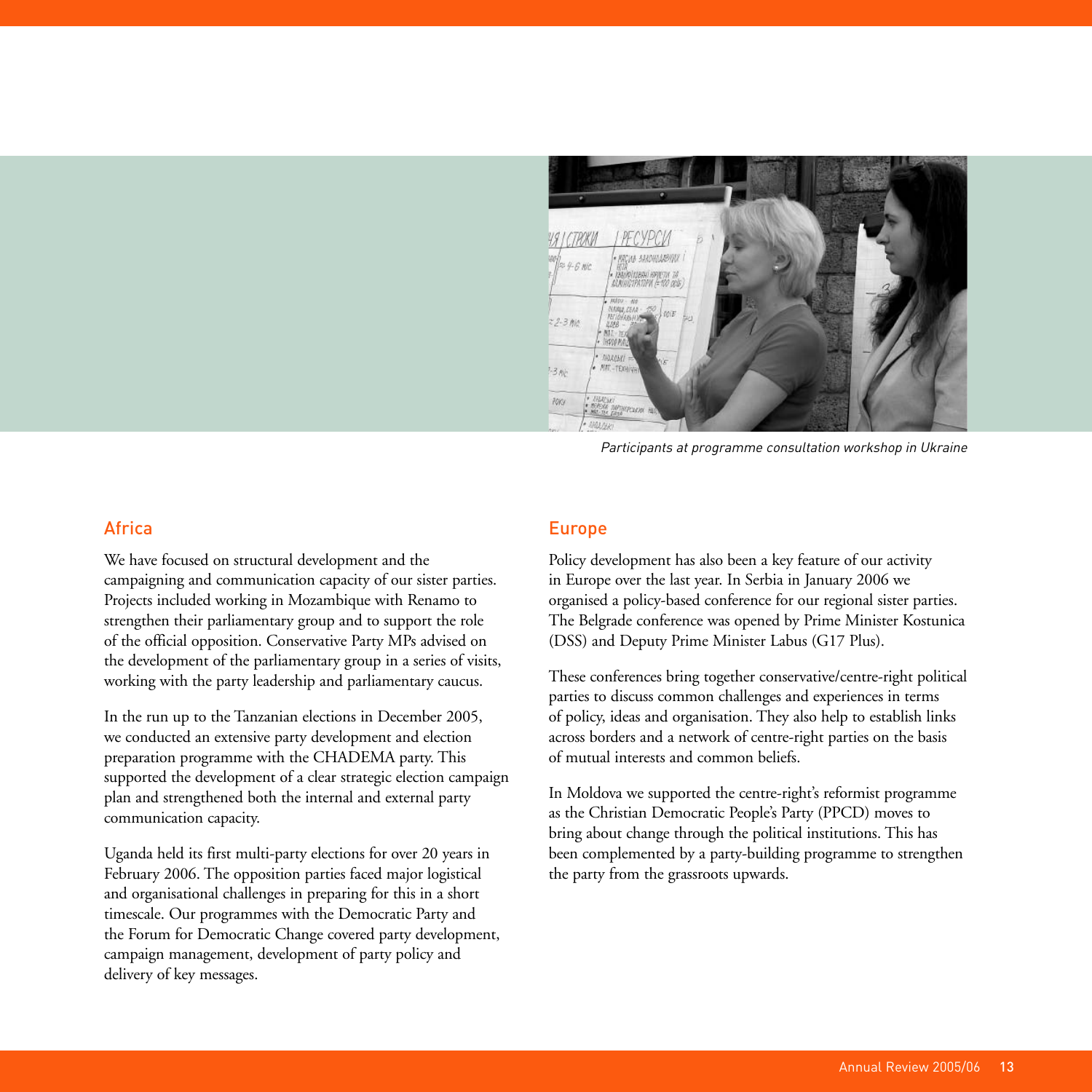#### Liberal Democrat staff



The Liberal Democrats continue to promote liberal democracy through work with our political party partners in Europe, Africa and the Middle East. We work with parties based on policy, rather than personality, which are democratic both internally and externally, and which are based on mass membership, representative of their electorates.

*"The Westminster Foundation for Democracy plays a vital role in promoting democracy throughout the world. Developing strong, independent political parties is an essential element in creating fully-fledged democracies in countries that are emerging from conflict and authoritarian rule. The Westminster Foundation for Democracy assists greatly with this process. I wish the Foundation every continued success for the future."* 

Rt Hon Sir Menzies Campbell QC MP, Leader of the Liberal Democrats

The Liberal Democrats aim to provide tailored, practical support to our partners through skills exchange and training projects. We look forward to continuing our work in the years ahead.

# Africa

Africa remains a priority. Work has been undertaken with individual partners, as well as on a pan-Africa basis through the Africa Liberal Network. With elections taking place in a number of partner countries in 2006, our work concentrated on campaign and media themes.

#### Europe

We have focused on consolidating and expanding support for centrist parties, particularly in south-eastern Europe. In Macedonia, for example, work on the development of local party branches took place, with the aim of increasing and improving the quality of communication and dialogue.

# Middle East

Over the last year, the Liberal Democrats began working in the Middle East and North Africa region, exploring potential partnerships in Tunisia and Morocco.

# New links, old partnerships

In 2005/06, the Liberal Democrats created new partnerships and consolidated existing ties. There are new challenges facing political party development and often a longer-term view of progress is needed in order to justify a project's investment.

Capacity-building within our regions has been a theme over the last year. A key event was a 'training of trainers' workshop held in Casablanca in November 2005 for representatives from sixteen African political parties. Those who took part are now involved in training projects around Africa, building expertise, finding local solutions for local problems and creating a pool of relevant experts.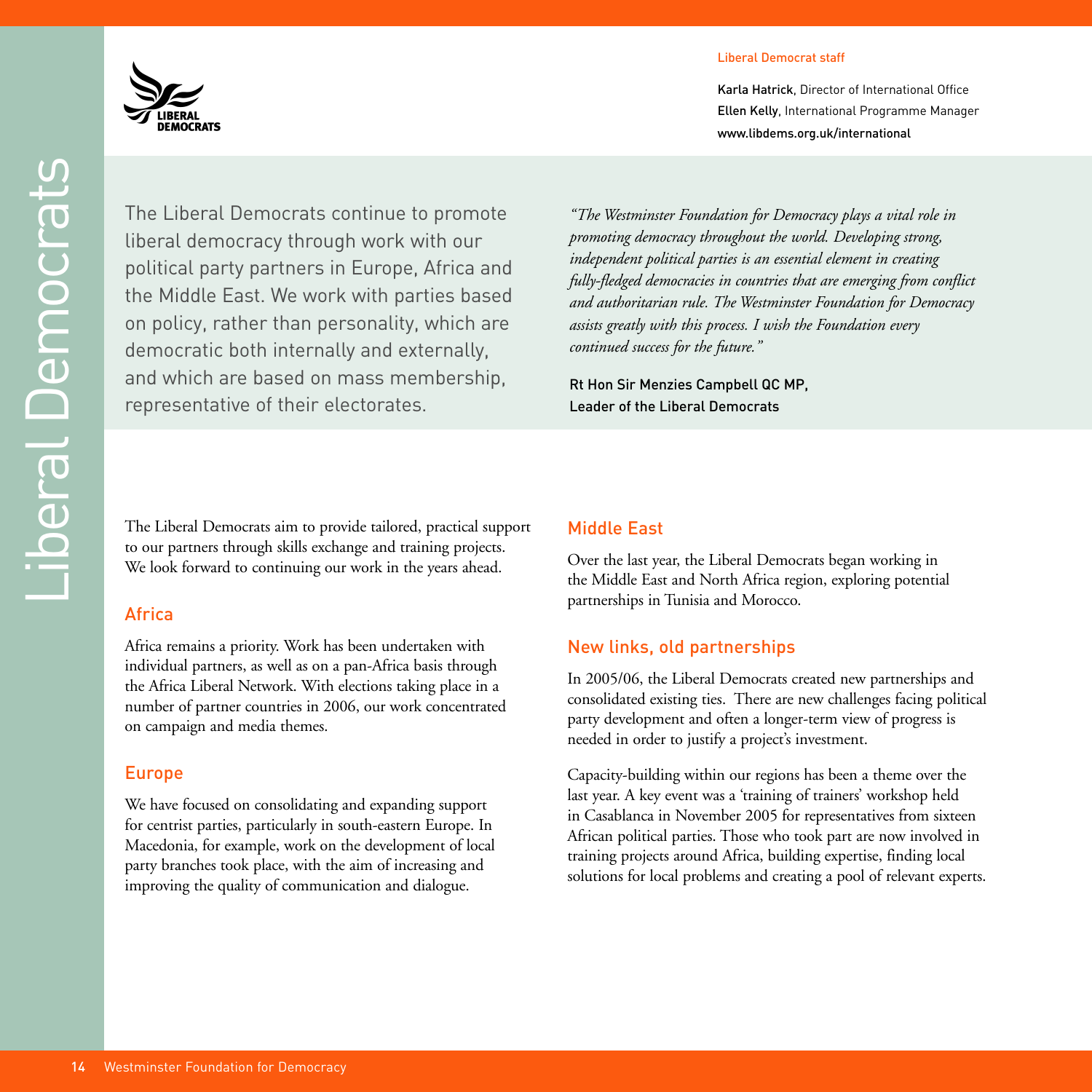#### Smaller Parties staff

David Thirlby, Programme Manager



The Smaller Parties bring particular experiences of local government, devolution, women's participation in politics and, in the case of Northern Ireland, peace-building and power-sharing. Some of our work is carried out in partnership with the other political parties.



A community discusses political party issues in Uganda

#### Democratic Unionist Party

Strengthening the role and increasing the capacity of local government in Kenya has been a priority. The DUP organised a study tour to Northern Ireland for local government interested parties. This was of particular relevance as both Kenya and Northern Ireland are in the process of reforming their public administration systems. A workshop was also held in Nairobi, in which experiences and best practice were shared.

#### Plaid Cymru

Plaid Cymru worked with the Ukrainian Republican Party "Sobor" and the Agrarian Environmentalist Party (AEP) in Albania. In Ukraine, it organised seminars for Sobor regional youth leaders, in which campaigning and organisation were discussed. In Albania, where municipalities now have more autonomy, Plaid Cymru worked with AEP councillors to help them meet the new challenges of greater municipal responsibility.

#### Scottish National Party

Devolution and a non-exclusive concept of nationhood were two key themes of the work of the SNP in the Democratic Republic of Congo and Georgia. A workshop on decentralisation was held in Katanga to encourage a better understanding of the subject.

#### Social Democratic and Labour Party

The SDLP continued to bring its own unique experience of conflict resolution and the empowerment of women to its work. One example was a workshop held in the Democratic Republic of Congo, where women discussed ways of increasing the number of female candidates in the 2006 elections.

#### Ulster Unionist Party

The UUP continued to work with the Conservative Party in training local councillors from the DSS and G17 Plus parties in Serbia. Workshops were held across the country and looked at issues that councillors would deal with in their work.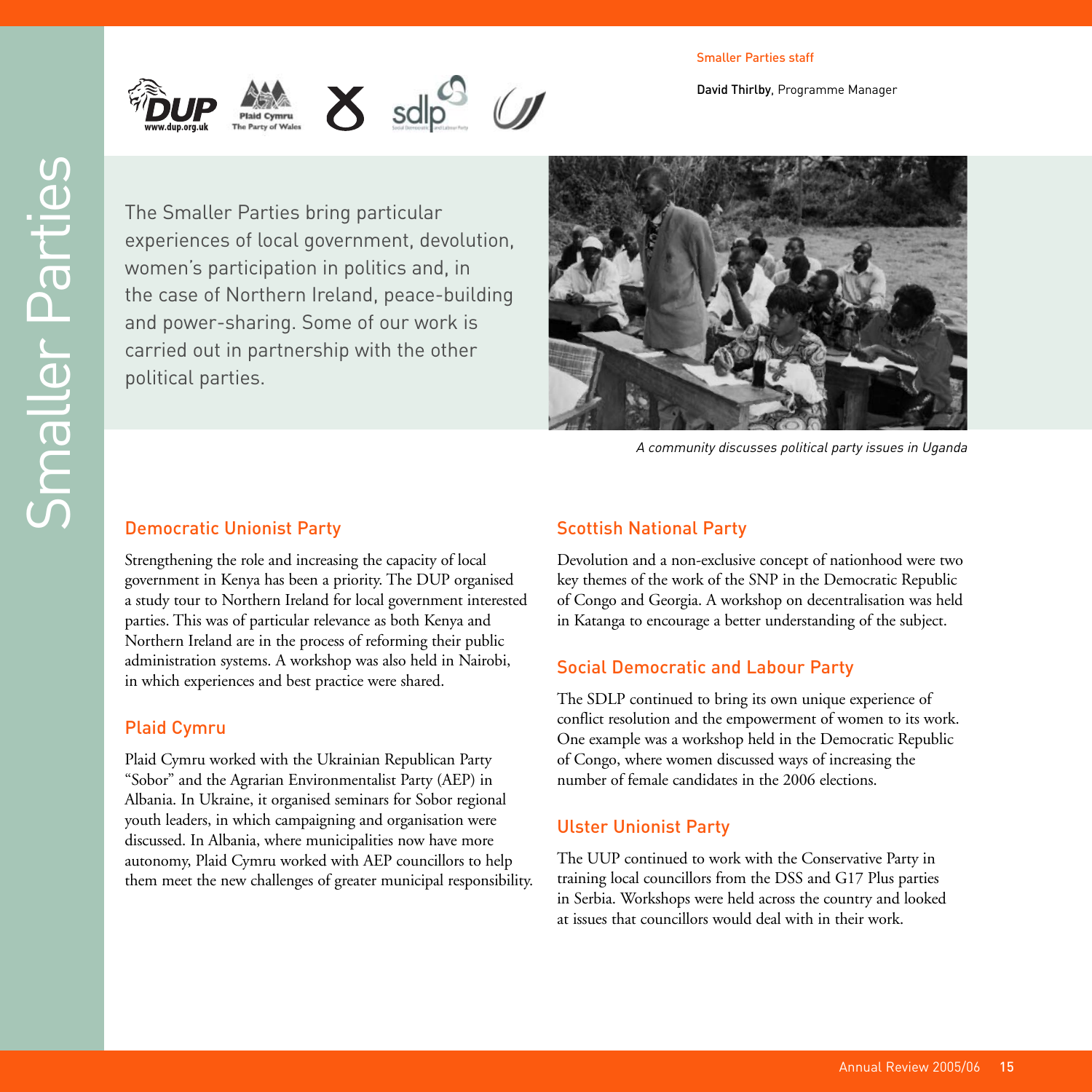

# Project spending in top ten countries 2005/06

![](_page_17_Figure_4.jpeg)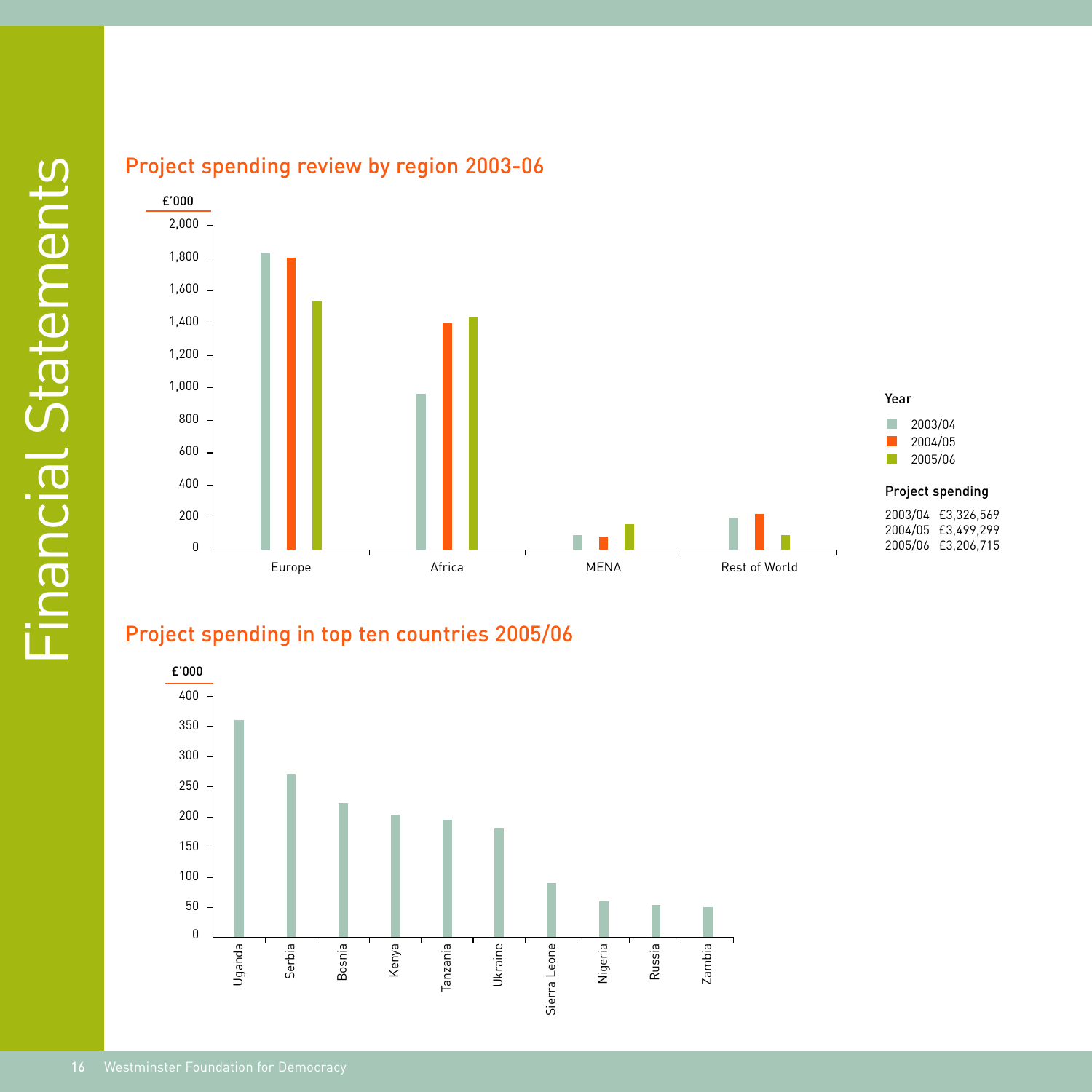# The Westminster Foundation for Democracy Ltd summary financial statements

# Foreword

The following summary financial statements are a précis of the information contained in The Westminster Foundation for Democracy Limited's accounts for the year ended 31 March 2006. They do not contain sufficient information to allow a full understanding of the results and state of affairs of the Foundation. For further information, the full Annual Report and Accounts and auditor's report should be consulted.

#### Summary income & expenditure account for the year ended 31 March 2006

|                                 | Core<br><b>Funds</b><br>£ | Corporate<br><b>Funds</b><br>£ | Total<br>2006<br>£ | Total<br>2005<br>£ |
|---------------------------------|---------------------------|--------------------------------|--------------------|--------------------|
| Gross income                    |                           |                                |                    |                    |
| HM Government grants            | 4,100,000                 |                                | 4,100,000          | 4,100,000          |
| Third party funding             | 45.984                    |                                | 45.984             |                    |
|                                 | 4,145,984                 |                                | 4,145,984          | 4,100,000          |
| <b>Direct Expenditure</b>       |                           |                                |                    |                    |
| Projects                        | 3,206,715                 |                                | 3,206,715          | 3,499,299          |
| Other expenditure               |                           |                                |                    |                    |
| Staff costs                     | 649,273                   |                                | 649,273            | 543,069            |
| Depreciation                    | 11.214                    |                                | 11.214             | 11,359             |
| Other operating charges         | 379.541                   |                                | 379.541            | 284.023            |
|                                 | 1,040,028                 |                                | 1,040,028          | 838,451            |
|                                 |                           |                                |                    |                    |
| Operating surplus/ (deficit)    | (100, 759)                |                                | (100.759)          | (237, 750)         |
| Interest receivable             | 6,128                     | 3.492                          | 9.620              | 10,965             |
| Surplus/(deficit) for the year  | [94.631]                  | 3.492                          | (91, 139)          | (226, 785)         |
| <b>Balances brought forward</b> |                           |                                |                    |                    |
| at 1 April 2005                 | 77,306                    | 161,456                        | 238,762            | 465,547            |
| <b>Balances carried</b>         |                           |                                |                    |                    |
| forward at 31 March 2006        | (17.325)                  | 164.948                        | 147,623            | 238,762            |

#### Summary balance sheet as at 31 March 2006

|                                       |         | 2006      |         | 2005    |
|---------------------------------------|---------|-----------|---------|---------|
|                                       | £       | £         | £       | £       |
| <b>Fixed assets</b>                   |         |           |         |         |
| Tangible assets                       |         | 26,556    |         | 6,504   |
| <b>Current assets</b>                 |         |           |         |         |
| Debtors                               | 58,357  |           | 35,205  |         |
| Cash at bank and in hand:             |         |           |         |         |
| Core                                  | 83,013  |           | 101,199 |         |
| Corporate                             | 165,461 |           | 161.970 |         |
| Extra-budgetary funds                 |         |           | 5,868   |         |
|                                       | 306.831 |           | 304.242 |         |
| Creditors: amounts falling            |         |           |         |         |
| due within one year                   | 90,771  |           | 71,984  |         |
| Net current assets                    |         | 216,060   |         | 232,258 |
|                                       |         | 242,616   |         | 238,762 |
| Provision for liabilities & charges   |         | 94,993    |         |         |
| Total assets less current liabilities |         | 147,623   |         | 238,762 |
| Funds                                 |         |           |         |         |
| Core                                  |         | (17, 325) |         | 75,533  |
| Corporate                             |         | 164,948   |         | 161,456 |
| Extra-budgetary                       |         |           |         | 1,773   |
|                                       |         | 147,623   |         | 238,762 |

It's easy to obtain our full financial statements and auditor's report:

- view or download them from our website at www.wfd.org (publications section)
- write for a free copy to: The Company Secretary, WFD, 8th Floor, Artillery House, 11/19 Artillery Row, London, SW1P 1RT
- e-mail wfd**@**wfd.org

These summary financial statements have been prepared in accordance with section 251 of the Companies Act 1985 and the Companies (Summary Financial Statement) Regulations 1995 (SI 1995/2092) and were signed by Hugh Bayley MP, Chairman of the Foundation, Georgina Ashworth, a Governor of the Foundation, and David French, Chief Executive.

#### Finance and administration staff

Bob Rainford, Director of Finance and Company Secretary Brian Merritt, IT Officer and Assistant to the Director of Finance Tamara Moluch, Administrator and PA to the Chief Executive